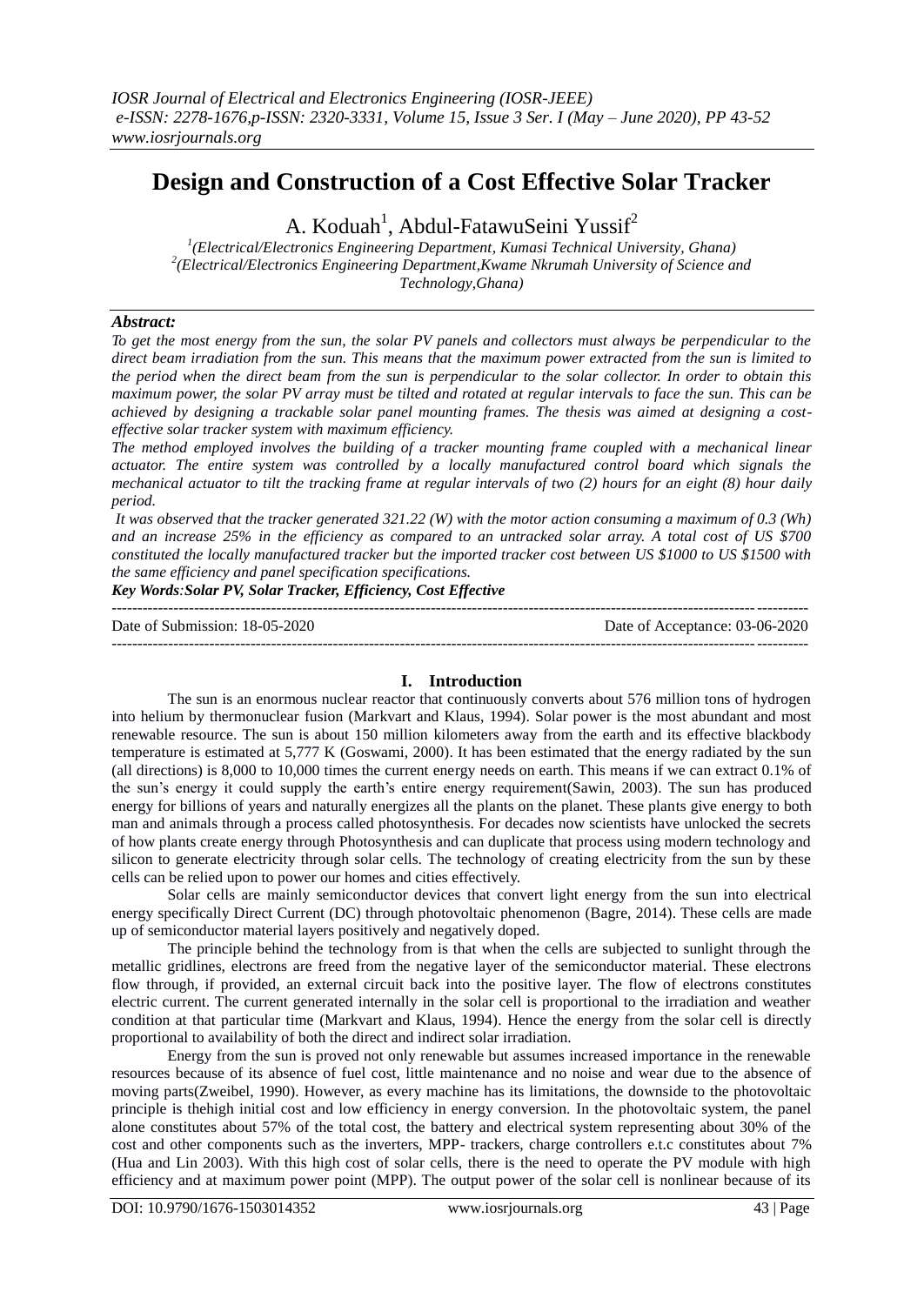dependent on the irradiation levels, load voltage and the weather conditions which cannot be predicted (Markvart and Bogus 1994). Solar irradiation is high with direct sun light and low at a diffuse sun light. The current produced by solar panel is directly proportional to the solar irradiation. Hence, there is the need to align and site the solar panels perpendicular to the sun's apparent position at locations with high irradiation and power levels

The main objective of this project is to design a cost-effective single axis solar tracking system using local materials. For a yearly cycle, the sun makes an approximate of 46 degrees north and south movement. If we consider a fixed mounted panel with midpoint orientation between the two extremes, there will be a 23 degree sun motion on either side. This 23-degree displacement will result in an 8 % loss in the extracted power by a fixed solar panel(Lubitz, 2011).

The power produced by a solar panel is directly proportional to direct incident radiation falling on the modules. For solar panels in a fixed orientation between dawn and sunset a total sun motion of 75 degrees on either side will be observed. This means that the panel will lose 75% of the energy in the morning and evening (Lubitz, 2011). Efficiency of most modules installed in utility scale solar farms is 25% to 40% (SunShot Vision, 2012). This means that only 25-40% of the incident light is convertible to useful energy.

## **II. Material and Methods**

There are various forms of tracking mechanisms, ranging from complex to very simple methods. But in all there are two basic parameters considered in solar tracking design; the mechanical framework (the frame) and the electrical/electronic driving system. The electrical/electronic part must generally exhibit reliability and tracking accuracy as the mechanical frame supports the entire structure firmly. The complex and broad nature of this project allowed for several considerations with its design alternatives.

This thesis will employ an active frame for the tracking process. A locally manufactured linear actuator, an analogue clock and controls will constitute the electrical and sensory section. The mechanical section will consist of frame to house two 55 Wp solar panels and a movable base to account for both the azimuth and zenith corrections. Hence, it is safe to categorize it under Active tracking.

To keep track of all considerations and ensure optimal design in the end, the solar tracker was split into three (3) main divisions. Each division had its own specific purpose and unique considerations. They are the mechanical support/mounting frame, the motor and linear actuation action and finally the control circuit.

#### **The mechanical support/ mounting frame**

Materials used to construct the mechanical structure:

- **1.** Two "T" shaped  $16" \times 24"$  threaded base support with the thread covering 10" of the rod from the top, as shown in Figure 3.1.
- **2.** A " $\pi$ " shaped  $11'' \times 15''$  base structure, as shown in Figure 3.2, was also constructed.
- **3.** A 22"×50*",* "U" shaped cross bar structure, as shown in Figure 3.3, to support the panel frame and the panel rest frame was constructed.
- **4.** A 30"  $\times$  50" frame, to house two 15"  $\times$  47", 55Wp solar panels

T-shaped threaded bar, left and right, to support the cross bar at its ends by a bolt and nut action. Can be adjusted to tilt the cross bar at a preferred angle (maximum  $20^{\circ}$ ) left or right.

The π-Shaped middle base is bolted to the middle of the crossbar. It supports the cross bar at the middle and allow for free tilting of the cross bar left or right to make an angle to the horizontal.



Figure 1.0: T-Shaped threaded base Figure 1.1: Pi-Shaped middle base

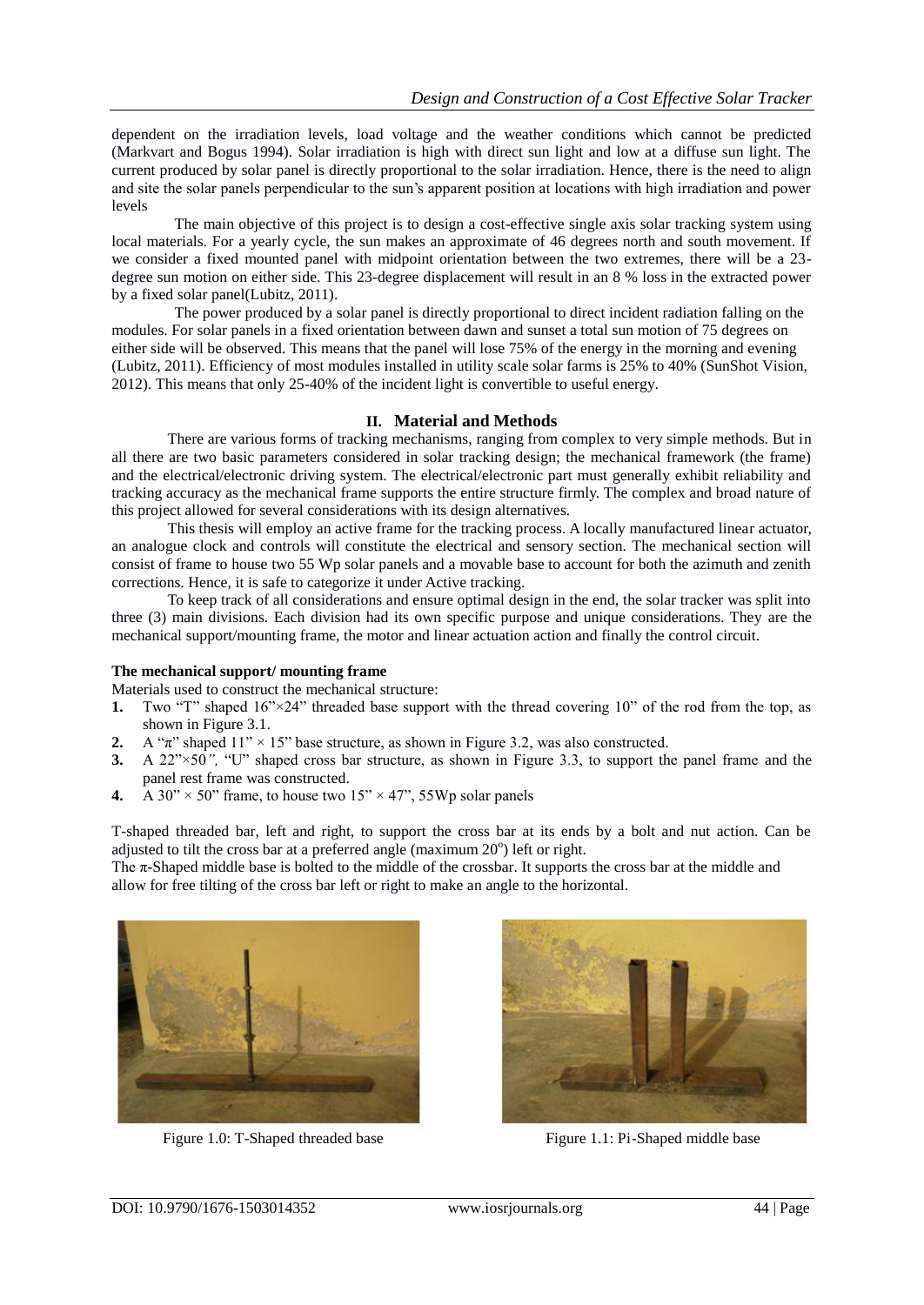The crossbar as shown in Figure 1.2 is a 22"×50". U shaped bar bolted in the middle to themiddle  $\pi$ -support and the panel frame rests on it. At the sides 8" away from both sides (left and right) is the T-shaped threaded base as shown in Figure 3.1 to support the weight of the panel and to allow for adjustments for proper mounting and accommodate for the yearly angular corrections. It allows for free movement at the joints to enable the tracking action.



Figure 1.2: U-shaped cross barFigure 1.3: Panel frame

The following steps were adopted to construct the mechanical structure;

- 1. The π-Shaped middle base was bolted to the middle of the crossbar, as shown in Fig 1.4to support the cross bar at the middle and allow for free tilting of the cross bar left or right to make an angle to the horizontal. This is to account for the yearly sun motion.
- 2. The T-shaped threaded bar, left and right, was screwed into the U-shaped support bar at its ends by a nut action. Figure 1.5 shows how exactly it was bolted.
- 3. The panel frame as shown in figure 1.3 is a  $29'' \times 53''$  frame, designed to house two 13"  $\times$  51", 55Wp solar panels which rests on the legs of the U- shaped cross bar by a bolt and nut action. An interlocker is attached to keep the panels locked and safely protected from strong winds. It is designed to accommodate standard solar panel sizes. See Appendix B tools for the 55Wp solar panels used for this project.
- 4. A stopper, 9" long, was welded at the side of the crossbar to secure the frame during strong winds. A spring joint was attached to the base of the crossbar and the tip of the panel frame. Two springs of different tensions and lengths are stretched over the crossbar and the panel frame spring joints. With this, the weight of the panel is balanced over the crossbar and also supports the weight during actuation.



Figure 1.5: Joint side support (Threaded rod and Ushaped cross bar)



Figure 1.4: Joint middle support (Pie shaped base and U-shaped cross bar)



Figure1.6: Base frame spring support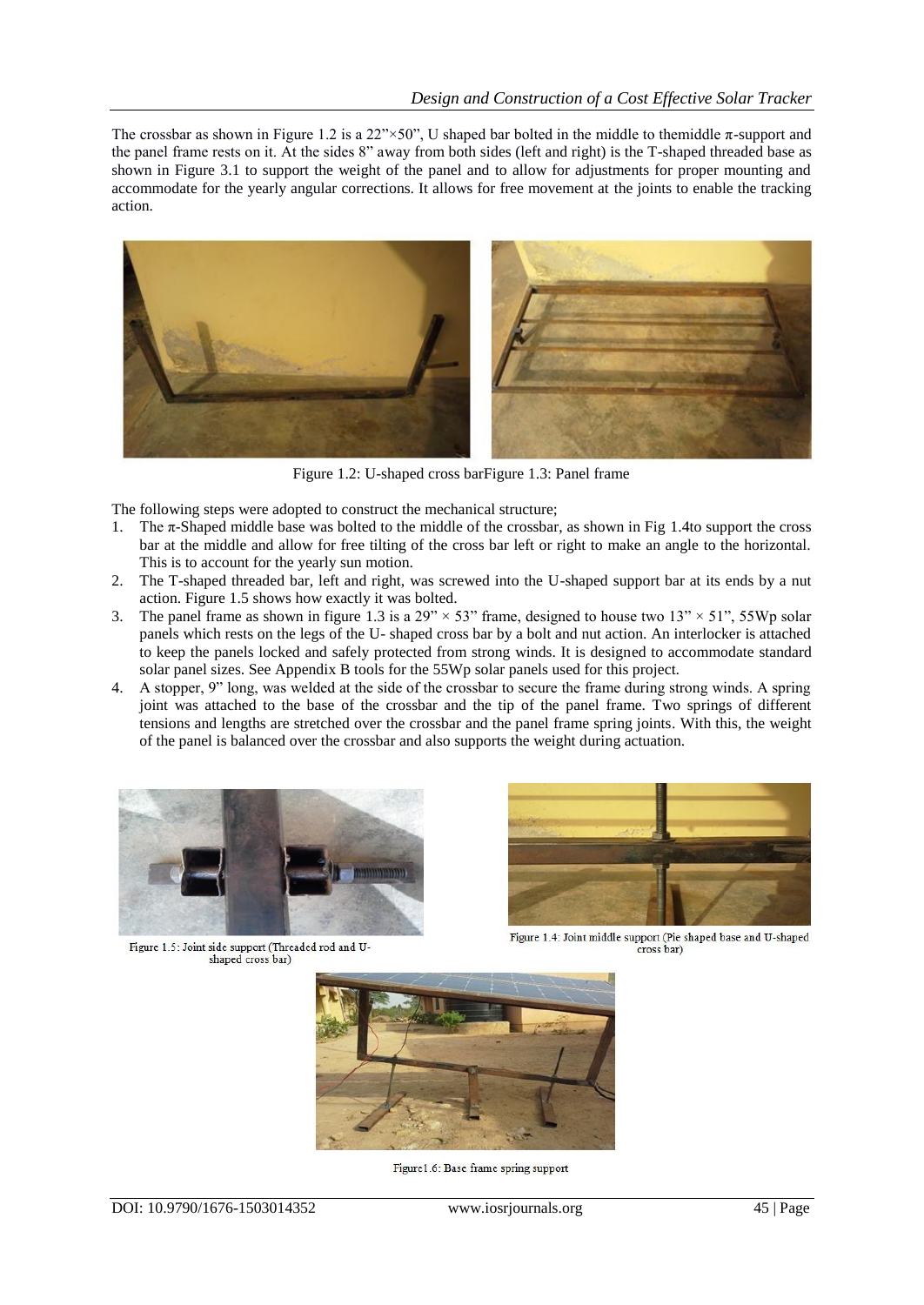The supports are threaded so that by screwing the crossbar far down the thread on one side and far up the thread on the other side will affect an angular displacement of the crossbar. The total angle that can be made is limited but still enough to compensate for a  $20^{\circ}$  seasonal change. The solar tracker frame was designed to make two motions; vertical motion to correct seasonal changes of the sun which is manually adjusted and checked during roof mounting and a horizontal motorized motion to compensate for the daily motion of the sun east to west automatically.

## **Motor and linear actuation**

The entire weight of the panel is balanced on a three-legged mechanical frame with two springs supporting and balancing the panel frame and the base. The rotation of the solar tracker frame is done by a locally designed linear actuator. The linear actuator consists of a threaded rod, a hollow pipe, PVC pipe and two (2) end-cups, a 12V dc screwdriver motor, and bolt and nits (10 pieces).

The following steps were employed to construct the linear actuator.

- **1.** Two bolts were welded at the ends of the hollow tube with one terminating the pipe at one end and the other bolt fixed at the other end such that the threaded rod can be bolted into the pipe.
- **2.** The threaded rod was welded to the shaft of the 12v D.C motor such that it revolves with the shaft. The motor was then fixed into the PVC pipe with the shaft (rod) sticking out. The PVC pipe was terminated at the motor shaft end by the end-cup with the single hole such that it terminated the pipe but the shaft is allowed to revolve with the cup. The other side of the PVC pipe was also sealed water proof and glued permanently to the end-cup with two holes. The 12v D.C motor terminal leads passes through one hole of the end-cup and the other is bolted with a specially shaped eye-screw to be fitted to the base of the pieshaped middle support.
- **3.** The motor shaft (extended with the threaded rod) is screwed into the pipe and fixed to the solar panel frame so that the revolution of the motor causes the shaft to climb in and out of the pipe through the bolt, rendering the solar panel frame to move up and down on its axis.

Coupled on one side to the shaft of the 12V D.C. motor and the other side to the panel frame, the pipe moves so that as the motor action is initiated, the actuator pushes or pulls the panel frame linearly. This motion is converted horizontally by a joint action of the panel frame and the crossbar.



Figure 1.7: Single Axis Solar tracker

#### **The control circuit**

The control/ electrical part consists of a control circuit and an analogue clock. The analogue clock was designed to send positive signals to the control circuit at two (2) hour interval from 0800 GMT to 1700 GMT. A complete tracking process follows the process bellow:

**1.** The normal tracker default position is at  $0800$  GMT which should be  $30^\circ$  S.E depending on the suns arbitrary position at the user's location. The tracker remains at this position waiting for a 1000 GMT signal from the analogue clock to position the panel frame by means of the actuation action perpendicular to the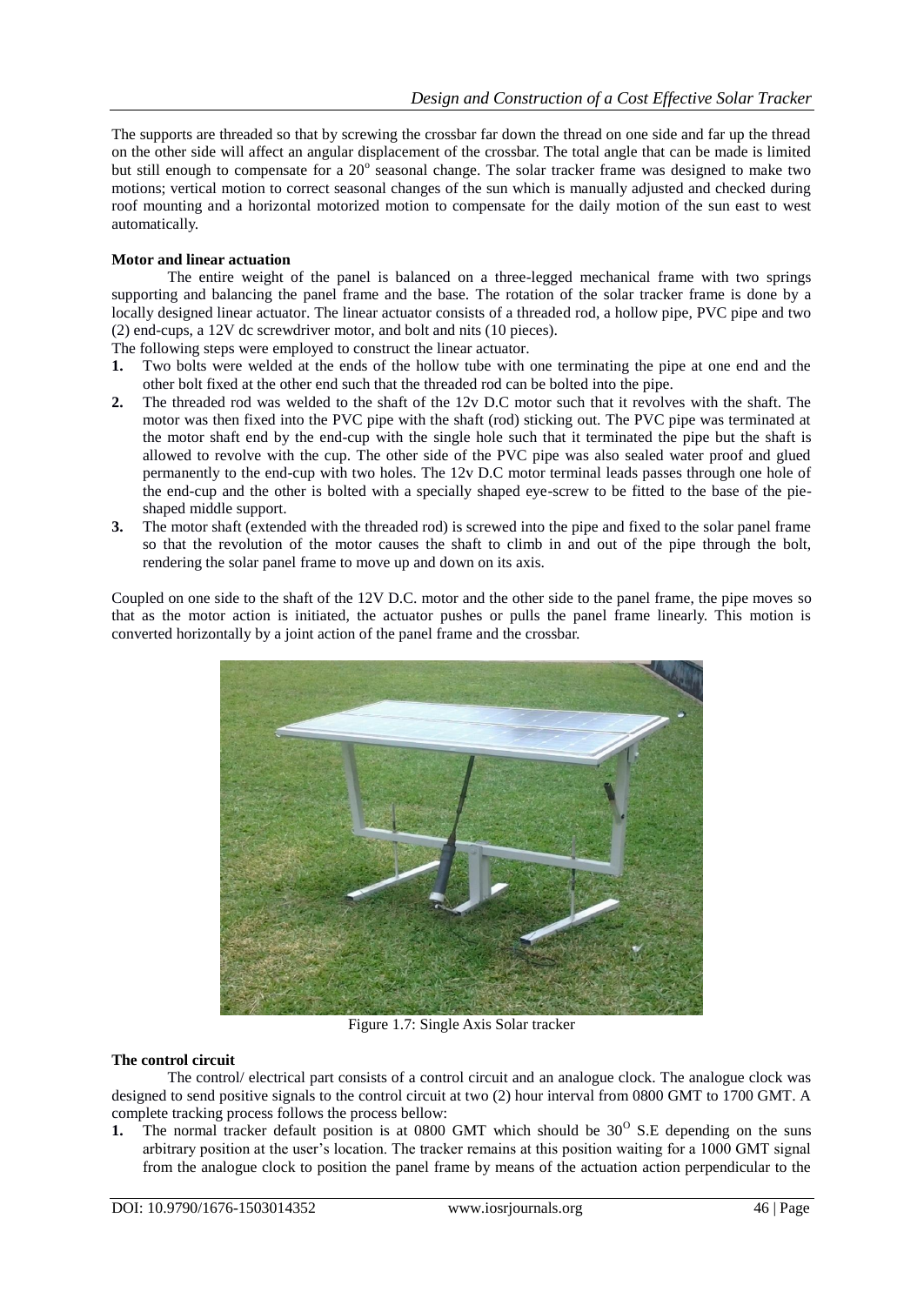sun.

- **2.** At 1000 GMT, a positive signal from the clock is sent to the control circuit which sends a signal to the actuator to position the tracker perpendicular to the sun. The result is the tracker tilting to the 1000 GMT position which should be  $60^{\circ}$  S.E and wait for a 12noon signal.
- **3.** At 12 noon, a positive signal from the clock is sent to the control circuit which also sends a signal to the actuator to position the tracker perpendicular to the sun. The result is the panel aligning parallel to the horizontal, thus 180°. Tracking is then paused waiting for input from the clock at 1400 GMT.
- 4. At 1400 GMT and 1600 GMT, the positive signal from the clock aligns the panel  $60^{\circ}$  and  $30^{\circ}$  S.W respectively by means of the circuit control and the actuation action.
- **5.** At 1700 GMT, the positive signal from the clock is inverted by the control circuit and sent to the actuator. This results in the reversing of the rotation of the tracker from clockwise to counter clockwise hence resets the tracker back to its default position,  $30^{\circ}$  S.E and wait for a signal from the clock.

The control circuit was designed to: Initiate tracking sequence, control the timely start and stop operations of the tracking process with precision, and reset the tracking process after a complete tracking process is achieved for a day.

The tracking sequence is initiated by an "ON and OFF" switch. The tracker must be turned on in the morning before 0800GMT every day to allow tracking sequence to initiate and off every day after a complete tracking process is achieved. A complete tracking process is achieved when the tracking process returns/resets to its original position,  $30^{\circ}$  S.E, after full tracking, dawn to sunset extremes, is accomplished.

To control the timely start and stop action of the tracker, the control circuit board was partitioned into conductive sections and non-conductive sections depending on the time signal from the analogue clock. Figure 3.14 shows the control circuit board. The circuit control was designed to conduct or send a continuous signal to the actuator so long as there remains a contact between the conductive sectors of the circuit. The conducting sectors were partitioned into six (6) isolated regions. Each sector receives a positive signal from the clock and a negative signal from the battery. In between the regions are separated by insulators. The length of a sector was calculated mathematically by:

*S = θ × r*

- S arc length
- r radius of the arc
- Θ arc angle

O center of the circle



The distance between dawn and sunset is a complete revolution which is  $360^\circ$  therefore one (1) day, from 0600 GMT to 1800 GMT makes 360°, with the night also making another 360°. Therefore, the difference between each hour for a 12-hour period is  $30^{\circ}$  and  $15^{\circ}$  for a 24-hour period. Arc length (S), as seen in the figure above, is calculated as the angle (θ) multiplied by the radius (r) of the circle. To find the length of the sectors, the proportional radius of the tracking frame  $(0.381m)$  was multiplied by  $30^{\circ}$ , since the tracker would be tracking at a two (2) hour interval.

 $S = 30 \times 0.381$  $S = 11.43m$ 

For the reversing/resetting sector, the tracker has to make a total length of sum of all the sector lengths in reverse, which had a separate sector rout (sector R) for the reverse movement.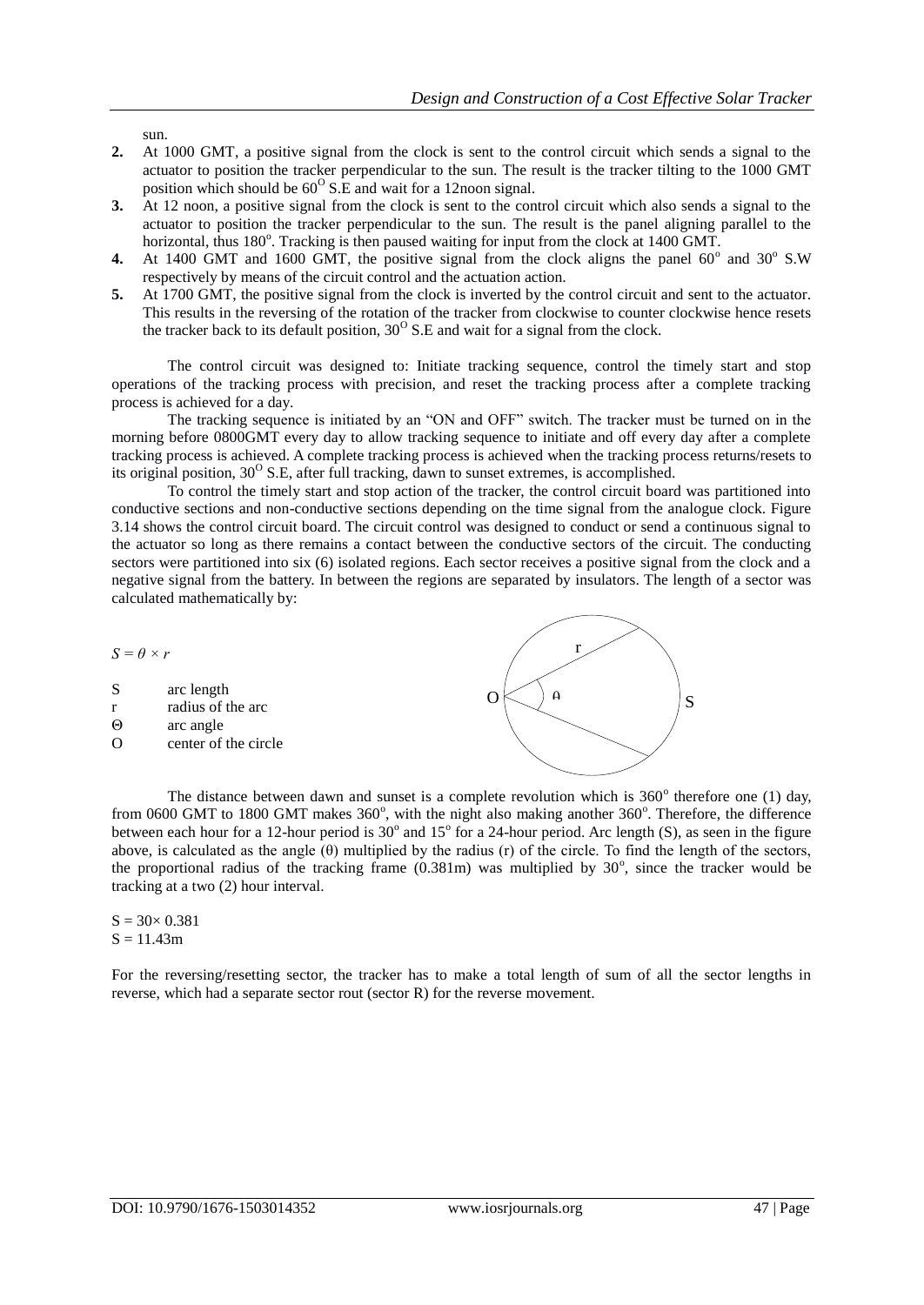



Figure1.8: Control Circuit Board Design Figure1.9: Control Circuit Plate

Sector A 6a.m to 8a.m (positive signal from the clock) Sector B 8a.m to 10a.m (positive signal from the clock) Sector C<sub>10</sub>a.m to 12 noon (positive signal from the clock) Sector D12 noon to 1400 GMT (positive signal from the clock) Sector E 1400 GMT to 1600 GMT (positive signal from the clock) Sector F 1600 GMT to 1800 GMT (positive signal from the clock) Sector RReverse (positive signal from the clock) Sector NNeutral (negative signal from the battery)

#### **III. Result**

Based on the design configuration presented, the set up was mounted and the various parts were simultaneously tested. The experiment was carried out from February 10 to 24, 2015 and March 2<sup>nd</sup> to 6<sup>th</sup>, 2015. Four similar solar panels of the same electrical output were used. Two of the panels were paralleled to produce 110Wp, 12V array and attached to the solar tracking frame and the others also coupled together and mounted on a zenith- facing non-tracking surface. Data for current and voltage were recorded using appropriate meters at two (2) hour intervals, from 0800 GMT to 1600 GMT daily during the experiment. A solar irradiation meter and a thermometer recorded the horizontal solar irradiation and ambient temperature of the location consistently throughout the experimentation process. The experiment was performed on sunny, cloudy and severe overcast days.

## **Tracker and motor analysis:**

Daily energy produced by the setups, separately was calculated using equation 4.1. The power consumed by the actuator was also calculated based on the time and number of movements made in a day including the reversing mode.

Energy  $(E)$  = Voltage  $(V)$  \* Current  $(A)$  \* time  $(s)$ 

Voltage, steady state current and starting current were measured using a multimeter and an oscilloscope. The measurement of voltage, steady state current, starting current and time taken for total tracking by the actuator (climbing and descending) were measured. Table 4.1 shows the experimental results for the solar tracker.

#### **Experimental results for tracked solar array:**

The experimentation began at 6 a.m with irradiation of 50  $Wp/m^2$ . A current and voltage of 0.3 A and 18.71 V were respectively recorded which resulted in a total power, at that hour, of 5.61 W. At noon where the irradiation peaked at 920 Wp/m<sup>2</sup>, a current and voltage levels of 5.52 A and 19.3 V were recorded respectively which recorded a maximum power 106.54 W. At 4 p.m. when the irradiation shrunk to 483 Wp/m<sup>2</sup>, a current and voltage level of 2.90 A and 18.74 V were recorded corresponding to power of 54.31 W. At 5 p.m. as the trackable reverses its path to the default mode, the irradiation level was 60  $Wp/m^2$ , current and voltage levels of 0.33 A and 18.66 V respectively and a power of 6.15 W. On average for the day, a power of 61.09 was recorded.

|    | <b>Table 1:</b> Average 2 hourly data for tracked solar array (February 10, 2015) |         |                |     |
|----|-----------------------------------------------------------------------------------|---------|----------------|-----|
| ne | <b>Irradiation</b> (Tracked)                                                      | Current | <b>Voltage</b> | Pow |

| Time  | <b>Irradiation (Tracked)</b><br>W/m <sup>2</sup> | Current<br>Amps | Voltage<br><b>Volts</b> | Power<br>Watt |
|-------|--------------------------------------------------|-----------------|-------------------------|---------------|
| 06:00 | 50                                               | 0.3             | 18.71                   | 5.61          |
| 08:00 | 559                                              | 3.354           | 18.97                   | 63.62         |
| 10:00 | 815                                              | 4.89            | 19.27                   | 94.23         |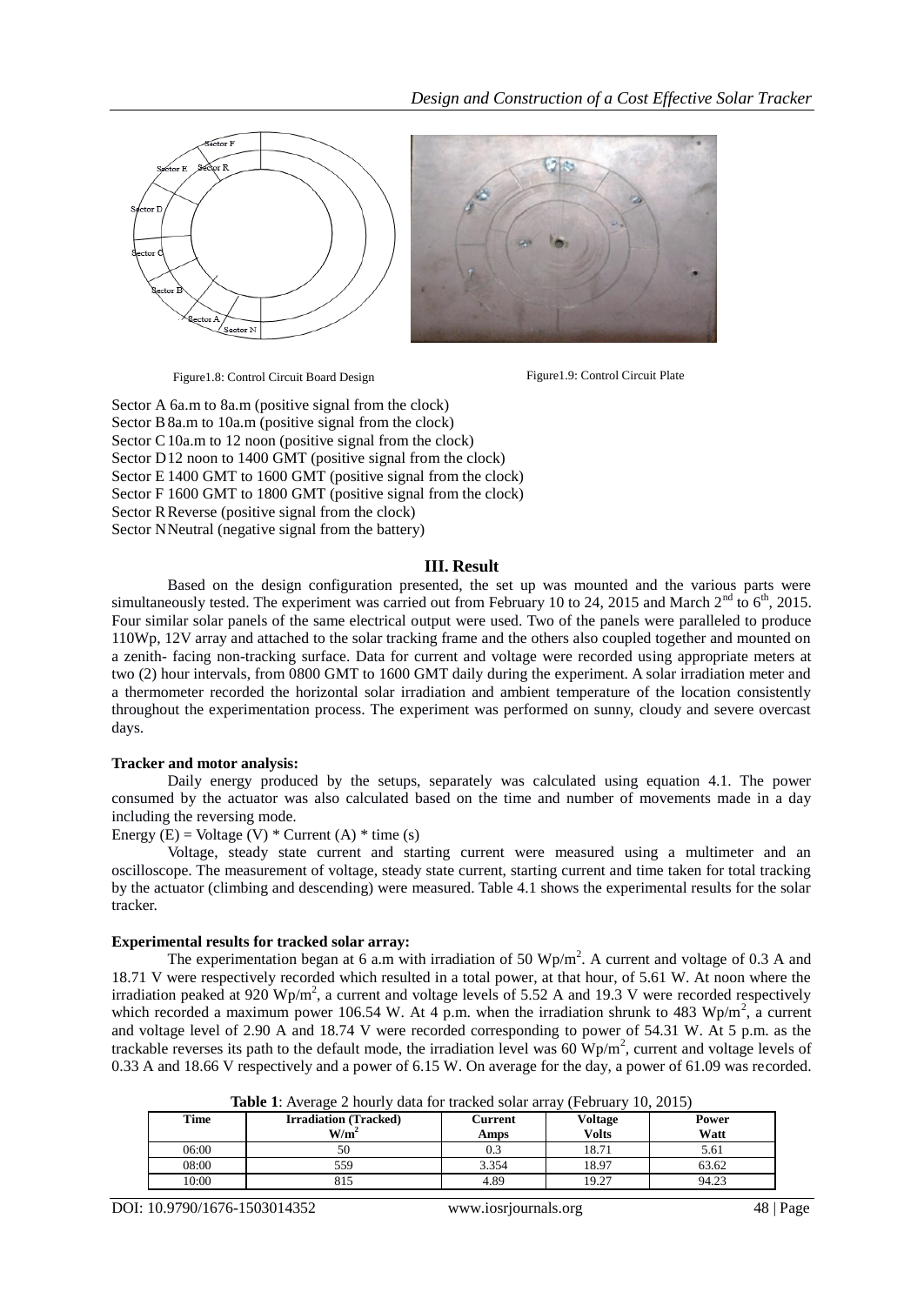| 12:00 | 920     | 5.52  | 19.3  | 106.54 |
|-------|---------|-------|-------|--------|
| 14:00 | 840     | 5.04  | 19.29 | 97.22  |
| 16:00 | 483     | 2.898 | 18.74 | 54.31  |
| 17:00 | 60      | 0.33  | 18.66 | 0.12   |
|       | Average |       |       | 61.09  |

Total Energy produced = Average Voltage (V)  $*$  Average Current (I)  $*$  Time (s)  $Time = 8 hrs$ 

Energy produced  $= 61.09*8$  $= 488.72$  Wh

| <b>Duration</b>        | <b>Total Power</b> |
|------------------------|--------------------|
| Days $(8 \text{ hrs})$ | <b>Watts</b>       |
| 1 (Feb 10, 2015)       | 61.09              |
| 2 (Feb 12, 2015)       | 71.23              |
| 3 (Feb 13, 2015)       | 57.07              |
| 4 (Feb 22, 2015)       | 59.8               |
| 5 (Feb 24, 2015)       | 72.03              |
| <b>Total</b>           | 321.22             |

| Table3: Total Power consumption of actuator in a day |  |  |
|------------------------------------------------------|--|--|
|------------------------------------------------------|--|--|

| <b>Duration</b> | Time | Power              |                       |
|-----------------|------|--------------------|-----------------------|
| (GMT)           | (s)  | steady state<br>(W | <b>Starting</b><br>W) |
| 0800 to 1600    |      | 3.78               | 12.78                 |
| Reverse         | 10   | s.c                | 14.2                  |
| <b>Total</b>    | 22   | 7.38               | 26.98                 |

The daily duration for the motor action is about 33 seconds. Hence, the total energy consumed for tracking in a day was calculated as:

Energy consumed by actuator = Power \* Time

E (steady state)  $= 7.38*22$ 

 $= 162.36 = 0.0451Wh$  $E (Starting) = 26.98*22$  $= 890.34 = 0.1649$  Wh

It was observed on the first day, that the tracker generation delivers 720.511Wh with the motor action consuming a maximum of 0.3 Wh per day.

## **Experimental results for the zenith facing untracked solar array**

| Table 4: Hourly data log of zenith facing solar array (February 10, 2015) |  |
|---------------------------------------------------------------------------|--|
|---------------------------------------------------------------------------|--|

| <b>Irradiation (Zenith facing)</b> | Current | <b>Voltage</b> | Power  |
|------------------------------------|---------|----------------|--------|
| W/m <sup>2</sup>                   | Amps    | <b>Volts</b>   | Watts  |
| 13                                 | 0.09    | 18.12          | 1.73   |
| 140                                | 0.84    | 18.56          | 16.22  |
| 540                                | 3.24    | 18.9           | 61.59  |
| 920                                | 5.52    | 19.3           | 106.14 |
| 802                                | 4.812   | 19.27          | 87.86  |
| 200                                | 1.2     | 18.82          | 21.85  |
| 60                                 | 0.33    | 18.67          | 6.16   |
| Average                            |         |                | 43     |

|  | Table 5: daily data log for zenith facing solar array (February 10th to February 24th) |  |
|--|----------------------------------------------------------------------------------------|--|
|--|----------------------------------------------------------------------------------------|--|

| <b>Duration</b>        | <b>Total Power</b> |
|------------------------|--------------------|
| Days $(8 \text{ hrs})$ | Watts              |
| (Feb 10, 2015)         | 43.07              |
| 2 (Feb 12, 2015)       | 46.86              |
| 3 (Feb 13, 2015)       | 19.08              |

<sup>&</sup>lt;sup>1</sup> Time 3s is the time per two hourly movement of the motor. The total forward movement(8 a.m. to 4 p.m.) is 12s

1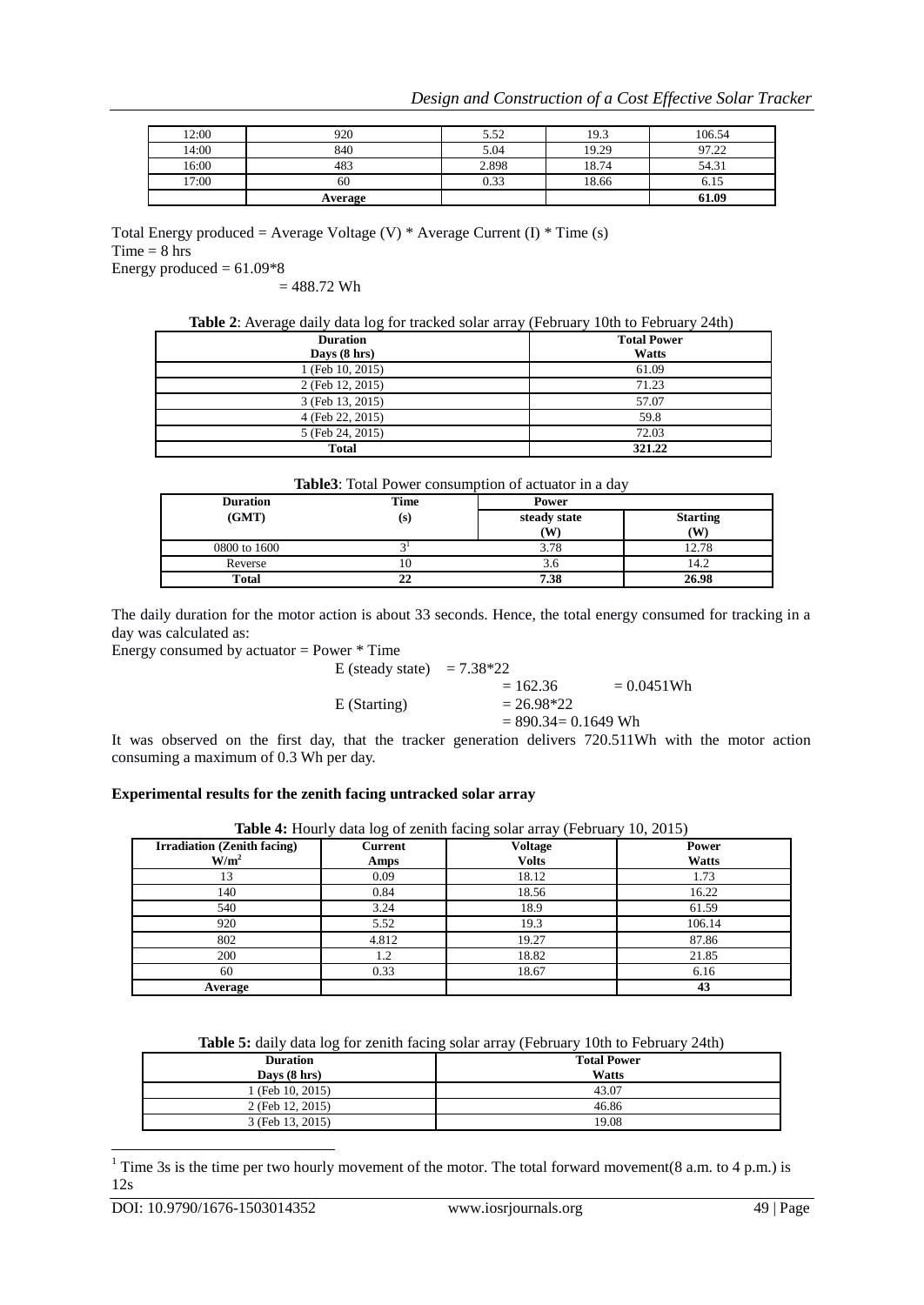| 22, 2015<br>$4$ (Feb $2^{\circ}$ ) | 33.89  |
|------------------------------------|--------|
| 5 (Feb 24, 2015)                   | 36.56  |
| Total                              | 179.47 |

### **Comparative analyses of the tracked and untracked:**

The overall power generated and the energy gain is shown in table 4.6. It can be noticed that for all weather conditions, the tracking panel gave the higher power generation. Factoring in the power consumption by the tracker, the margin decreased insignificantly.

| <b>THERE</b> OF I CRECIMILY GITTCHING IN CALIGRAPH POWER DOLLARS THOMAS |                                                     |                  |                                            |                                                  |                                                                     |  |  |
|-------------------------------------------------------------------------|-----------------------------------------------------|------------------|--------------------------------------------|--------------------------------------------------|---------------------------------------------------------------------|--|--|
| Month<br>(February, 2015)                                               | Daily mean<br>solar irradiation<br>$(KWh/m^2$ -day) | Days             | Power<br>generation by<br>untracked<br>(W) | <b>Power generation</b><br><b>Tracker</b><br>(W) | Percentage<br>difference<br>between<br>generations<br>$\frac{9}{6}$ |  |  |
| February, 2015                                                          | 5.066                                               | 1 (Feb 10, 2015) | 43.9                                       | 61.18                                            | 39.36                                                               |  |  |
|                                                                         | 5.103                                               | 2 (Feb 12, 2015) | 46.86                                      | 71.23                                            | 52.00                                                               |  |  |
|                                                                         | 5.367                                               | 3 (Feb 13, 2015) | 19.08                                      | 57.07                                            | $+99$                                                               |  |  |
|                                                                         | 5.254                                               | 4 (Feb 22, 2015) | 33.89                                      | 59.80                                            | 76.45                                                               |  |  |
|                                                                         | 5.735                                               | 5 (Feb 24, 2015) | 36.56                                      | 72.03                                            | 97.00                                                               |  |  |

## **Table 6:** Percentage difference in extracted power between the two modes



Figure 1: Panel Output Power vs. Time

For a cloudless sky, the graph of the power generated is parabolic but however, environmental effects such as cloudiness, dust and obstacles may influence the graph. There could be a few increments during certain time of the day and minimum in other periods. During sunny clear days, the power generation from the tracker showed encouraging results of 962.4 Wh, while the untracked module produced 551.6 Wh. The power generated by the zenith facing panel was low due to its orientation, thus losing most of the energy in the morning and sunset extremes. Moisture, dust and cloudiness reduce the irradiance spectrum received by the PV module during the afternoon for both the tracked and untracked solar panels.

On a cloudy day, where frequent overcast is experienced, the power generated was not constant due to the solar irradiation dropping and peaking uncontrollably. The result in power generation for the tracked and untracked panels was 880 Wh and 562 Wh respectively. The tracker proved useful during this weather condition. But in spite of this success, further improvements must be made in order to halt the tracker operation during severe overcast so as to save energy.

#### **Cost analysis:**

To make economic sense out of the use of the tracker, the increased energy harvested from the tracker must exceed the added cost of installation and maintenance of the tracker over the system's life time. The analysis of the different technological consideration can be very detailed but for comparison purposes, the approach employed here is much simplified. For the purpose of this thesis, all analysis are based only on the direct cost. The costs measured may vary by country due to accessibility of raw materials and the economic situation of the country. The cost considered includes.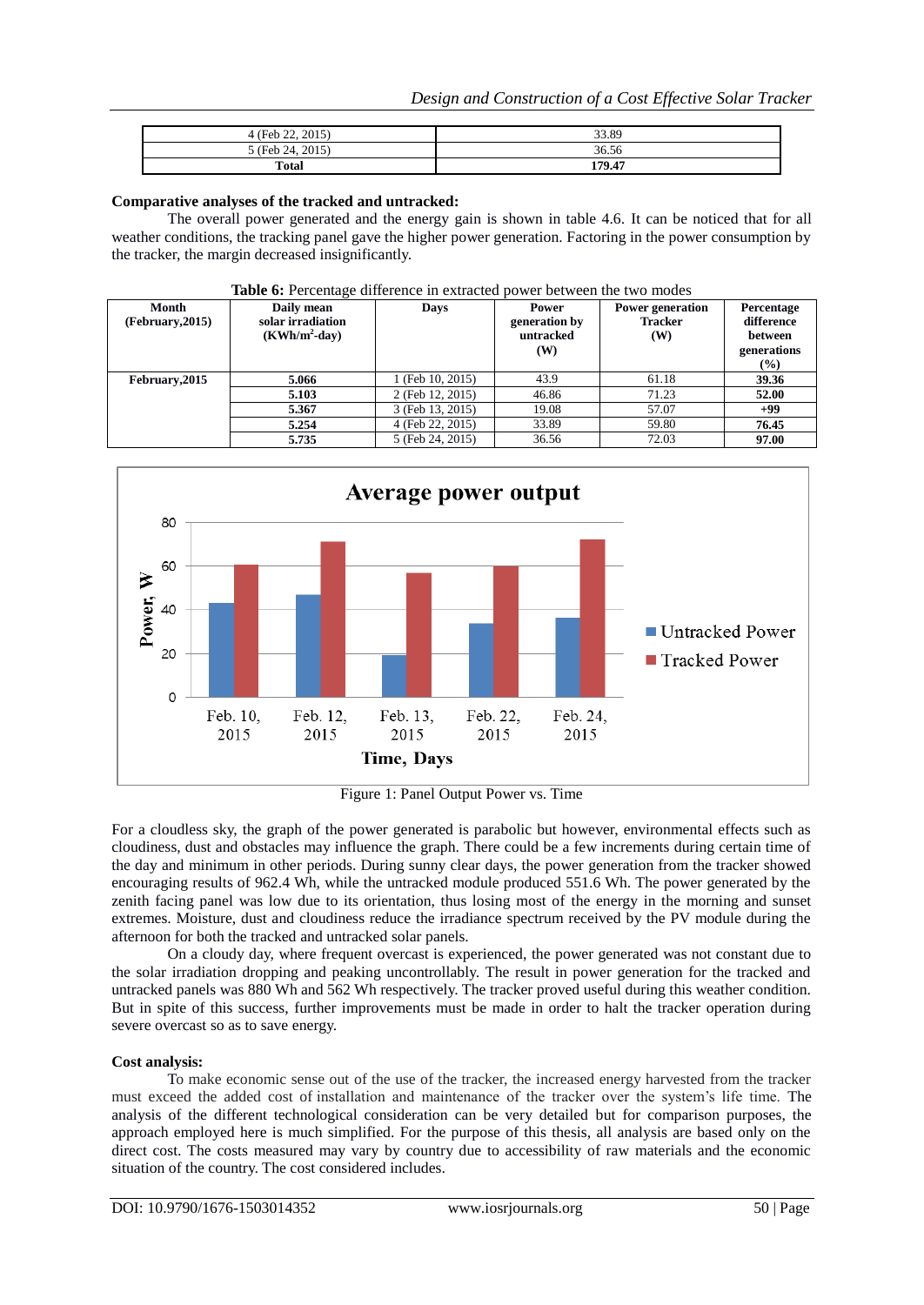- 1. Tracker frame equipment cost (actuator and trackable mounting frame).
- 2. Total installation cost.
- 3. Fixed and variable operating and maintenance costs.

| Equipment                 | <b>Number</b>                | Unit Cost (US \$) | Total cost (US \$) |  |
|---------------------------|------------------------------|-------------------|--------------------|--|
| 55Wp Solar Panel          |                              | 50                | 100                |  |
| Motor and actuator        |                              | 56.42             | 56.42              |  |
| Analog clock              |                              | 2.82              | 2.82               |  |
| Bolts and nut             |                              | 1.42              | 7.1                |  |
| <b>Threaded Rod</b>       | 3                            | 4.23              | 12.69              |  |
| Switches                  | 2                            | 0.71              | 1.42               |  |
| Circuit Board             | $\frac{1}{2}$ a meter        | 7.05              | 7.05               |  |
| Cables                    | 3 meters flexible multi-core | 3.75              | 3.75               |  |
|                           | cable                        |                   |                    |  |
| Cost of tracking frame    |                              | 84.63             | 84.63              |  |
| Labor / installation cost |                              | 56.42             | 169.26             |  |
| Fixed and variable O&M    | 20                           | 40                | 266.67             |  |
| Total                     |                              |                   | 632.75             |  |

| Table 7: Tracker frame equipment used and cost |  |  |  |
|------------------------------------------------|--|--|--|
|------------------------------------------------|--|--|--|

#### **IV. Conclusion**

A cost effective single-axis solar tracker with improved efficiency was designed and constructed. The design consists of an adjustable mechanical frame to compensate for the yearly deviation of the sun by means of linked motor and actuation mechanism and an electrical circuitry to control the entire process. The entire structure is about 0.87 meters high and 1.35 meters wide to increase stability against wind gusts and reduce installation costs. The system can be ground mounted as well as be secured to the roof using bolt and nut action.

The tracker was locally designed and manufactured to suit the Ghanaian environment. The design stage was divided into Mechanical, Motor and actuation and the electrical stages to simplify the complex structure. Breaking the design process up into three smaller, more manageable subsystems made this complicated device a bit easier to handle. Simple electronics and mechanical geometric principles were employed. RETSCREEN, HOMER and other analysis tools aided in the determination of the solar resource assessment of the location. Again, the set up was experimented with zenith facing solar panels to confirm the efficiency of the tracker and it proved to increase the solar panel output power by up to 30%.

The budget for the tracker (without solar panels, inverters, charge controllers and batteries) was above US \$529. Compared to the costs of an imported solar tracker of US \$ 1500 to US \$ 12000 (SunShot Vision, 2012)(Middleton, 2015), this tracker is less expensive. The tracker was designed to house even bigger panels. Hence, a bigger system will require just a few more stability adjustments.

The tracker can be applied in other systems requiring direct beam irradiation besides solar photovoltaic technology, such as measuring instruments, concentrated solar collectors and solar dryers.

#### **V. Recommendation**

Although the tests proved an increase in the solar panel efficiency throughout the day, the tracker can be improved to further increase the efficiency and reduce the losses and motor actuation energy consumption with little effects on cost. Below are a few recommendations;

- 1. Further studies and research should be conducted in the tracker technology.
- 2. The tracker could be programmed to pause/ stop motor actuation action during severe overcast and cloudy weather conditions where there is little or no direct sunlight.
- 3. Government subsidies on solar panels are encouraged since the panels make about 57% of the total cost.
- 4. The tracker should be combined with MPPT (Maximum Power Point Tracking) as well as cooling mechanisms to increase the maximum power extraction.

#### **References**

- [1]. Abdallah, S., & Salem, N. (2004). Two axis sun tracking system with PLC control. Energy Conversion and Management , 1931-9.
- [2]. Ahmad, S., Shafie, S., & Abidin Ab Kadir, M. Z. (2012). Power feasibility of a low power consumption solar tracker. (pp. 494-502). Malaysia: Elsevier.
- [3]. Bagre, A. (2014). Solar PV Systems. Renewable Energy Technologies (RETs), Course Material .
- [4]. Bingol, O., & Altintasa, Y. O. (2006). Microcontroller based solar tracking system and its implementation. Journal of Engineering Sciences 12, no. 2 , 243-8.
- [5]. Bogus, & Tomas, K. a. (1994). Solar Electricity. Chichester, New York: Wiley Press.
- [6]. Energy Commission. (2007). Energy statistics . Accra,Ghana: Energy Commission.
- [7]. Fthenakis, V. (2009). Sustainability of Photovoltaics. The Case for Thin-Film Solar Cells , 2746-2750. [8]. Goswami, D. F. (2000). Principles of Solar Engineering. Philadelphia: Taylor & Francis.
- [8]. Goswami, D. F. (2000). Principles of Solar Engineering. Philadelphia: Taylor & Francis.
- [9]. Grigsby, L. L. (2012). Electric Power Generation, Transmission and Distribution (3 ed.). New York: CRC Press. [10]. Hossein, M., Keyhani, A., Arzhang, J., Mobli, H., Abrinia, K., & Sharifi, A. (2009). A review of principle and sun-tracking methods